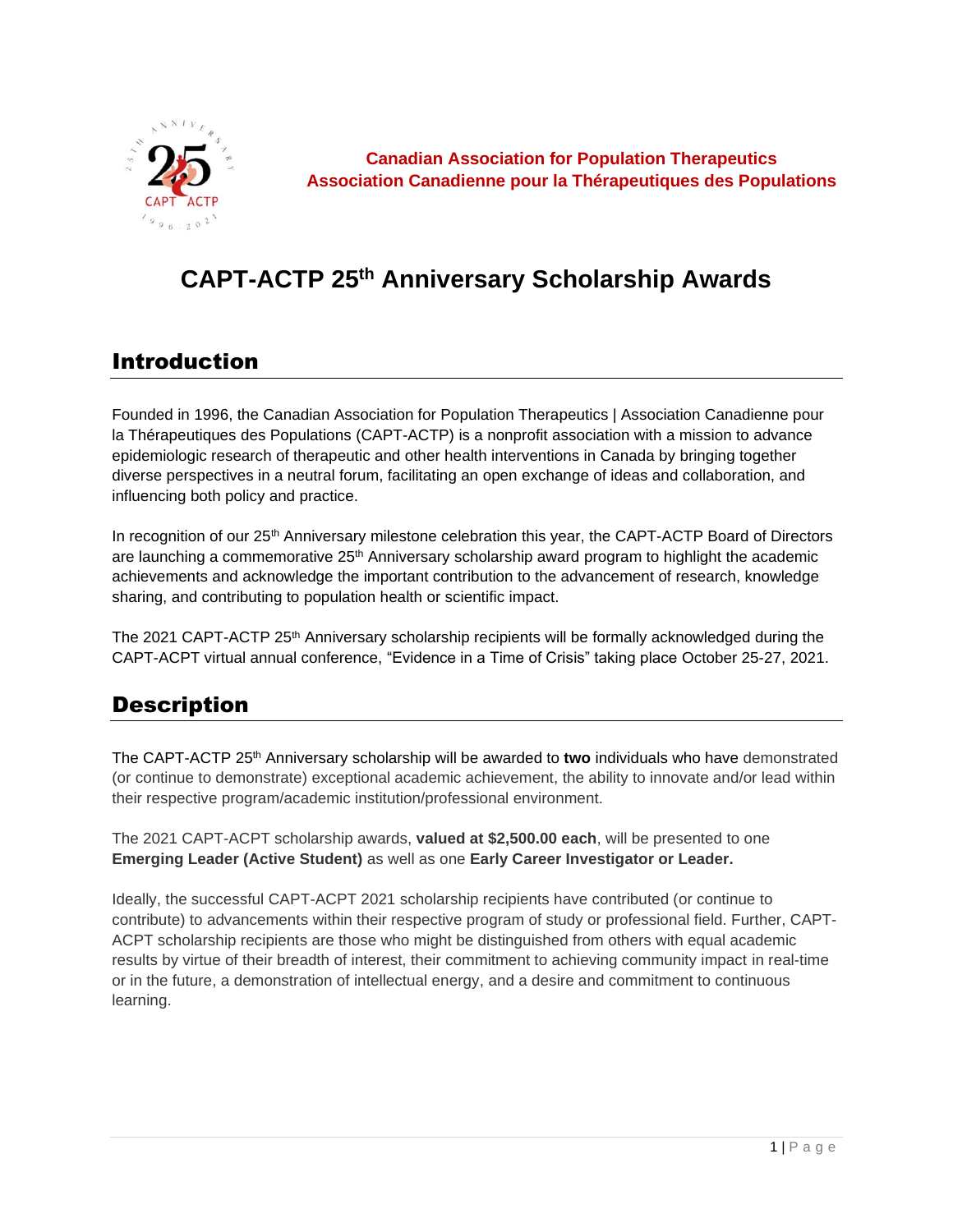## **Eligibility**

To be eligible for the CAPT-ACTP Scholarship, applicants must meet the following criteria:

• Enrolled in a graduate program at a recognized Canadian academic institution with a significant research component.

OR

- Completed a graduate program at a recognized Canadian academic institution with a significant research component within the past 5-years.
	- $\circ$  A research component is viewed as research that leads to the completion of a thesis, research project, dissertation, or scholarly publication that is merit or expert reviewed. Consideration will also be given to programs with a professional degree provided they have a research component.
- Fulfill the online application requirements and meet the application deadlines as outlined by CAPT-ACTP.
- Be a CAPT-ACTP member in good standing, or have been a member within the past three years.

Please note that scholarship awards are conditional upon recipients registering and attending the CAPT-ACTP conference (October 25-27, 2021) and agreeing to present to the virtual audience.

### Application Process

Applicants to the CAPT-ACPT 25<sup>th</sup> Anniversary scholarship will need to complete the online form and provide any required support documents to the CAPT-ACTP Secretariat prior to the established deadline.

The application review process will be conducted by a panel of individuals affiliated with CAPT-ACPT and representative of the expansive geographical scope of Canada as well as the rich diversity of the CAPT-ACTP membership including, for example, academic, research, and the scientific community.

To apply to the 2021 scholarship program, CAPT-ACTP will require from all applicants:

- One letter of support from another individual (ex. supervisor, department head, collaborator etc.) to whom the applicant is known, for a period of at least one year, addressing how the applicant's academic history or scientific work aligns with the award description.
- A complete curriculum vitae, with specific details and dates of both degrees and post-graduate training. (May also include up to three attachments as/where relevant.)
- A written statement from the applicant, not to exceed one page, highlighting significant research accomplishments and other key career achievements in their respective field.